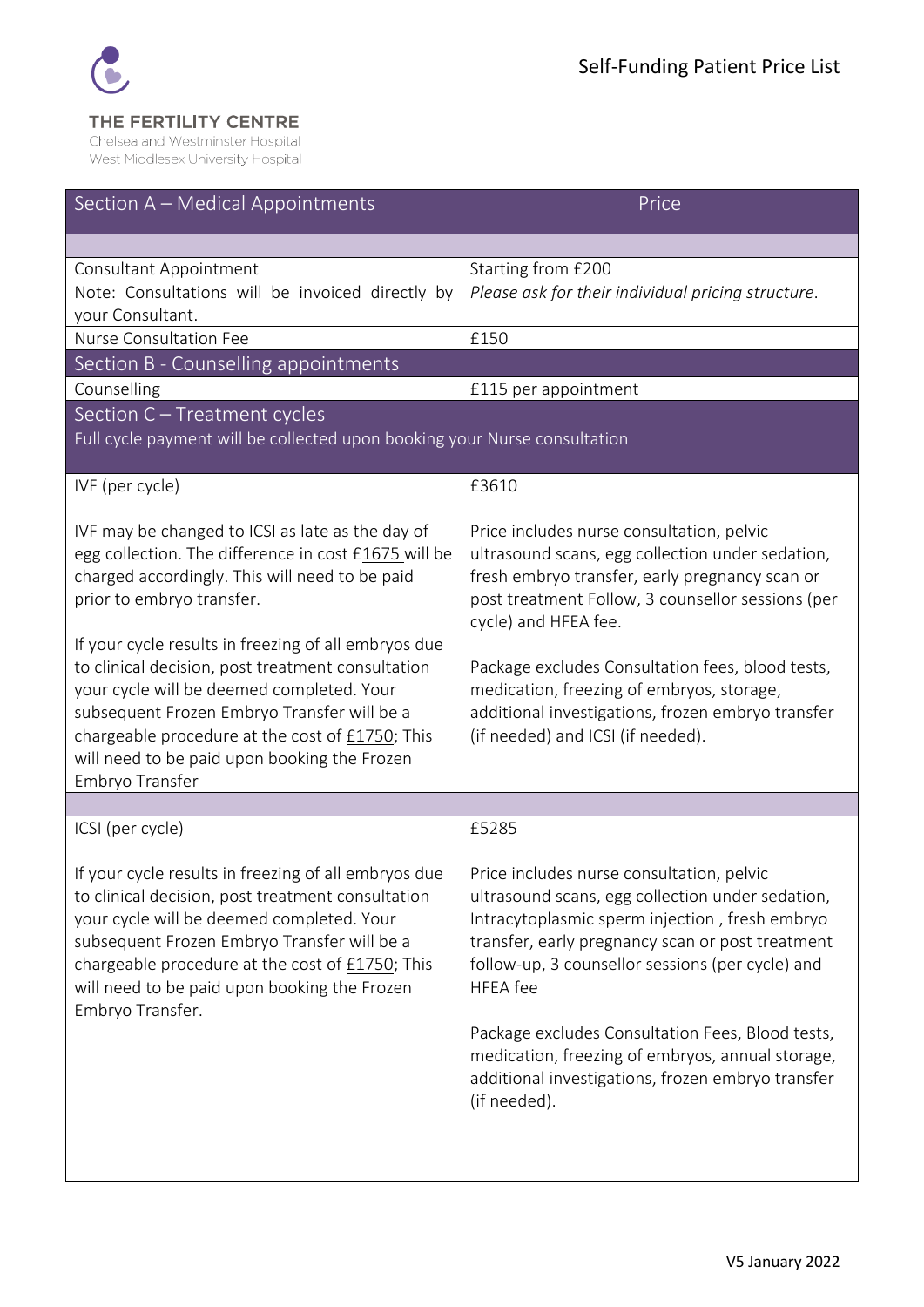

## THE FERTILITY CENTRE

Chelsea and Westminster Hospital West Middlesex University Hospital

| IUI (per cycle)                    | £900                                                                                                                                                                                                             |
|------------------------------------|------------------------------------------------------------------------------------------------------------------------------------------------------------------------------------------------------------------|
|                                    | Price includes nurse consultation, pelvic<br>ultrasound scans, preparation of sperm sample,<br>Intra-uterine insemination procedure and early<br>pregnancy scan<br>Price excludes consultancy fees, blood tests, |
|                                    | medication and any additional investigations.                                                                                                                                                                    |
|                                    |                                                                                                                                                                                                                  |
| Frozen embryo transfer (per cycle) | £1750                                                                                                                                                                                                            |
|                                    | Price includes nurse consultation, pelvic<br>ultrasound scans, embryo thawing, embryo<br>transfer and early pregnancy scan.                                                                                      |
|                                    | Price excludes consultancy fees, blood tests,<br>medication and any additional investigations.<br>Please refer to section F for more information in<br>regard to these fees.                                     |
|                                    |                                                                                                                                                                                                                  |
| Egg freezing cycle                 | £3500                                                                                                                                                                                                            |
|                                    | Price includes nurse consultation, pelvic<br>ultrasound scans, egg collection under sedation,<br>egg freeze and first year storage.                                                                              |
|                                    | Price excludes consultancy fees, blood tests,                                                                                                                                                                    |
|                                    | medication and any additional investigations.                                                                                                                                                                    |
| Frozen egg thaw (per cycle)        | £2750                                                                                                                                                                                                            |
|                                    | Price includes nurse consultation, pelvic<br>ultrasound scans, egg thawing, Intracytoplasmic<br>sperm injection, embryo transfer and early<br>pregnancy scan                                                     |
|                                    | Price excludes consultancy fees, blood tests,<br>medication and any additional investigations.<br>Please refer to relevant section for more<br>information in regard to these fees.                              |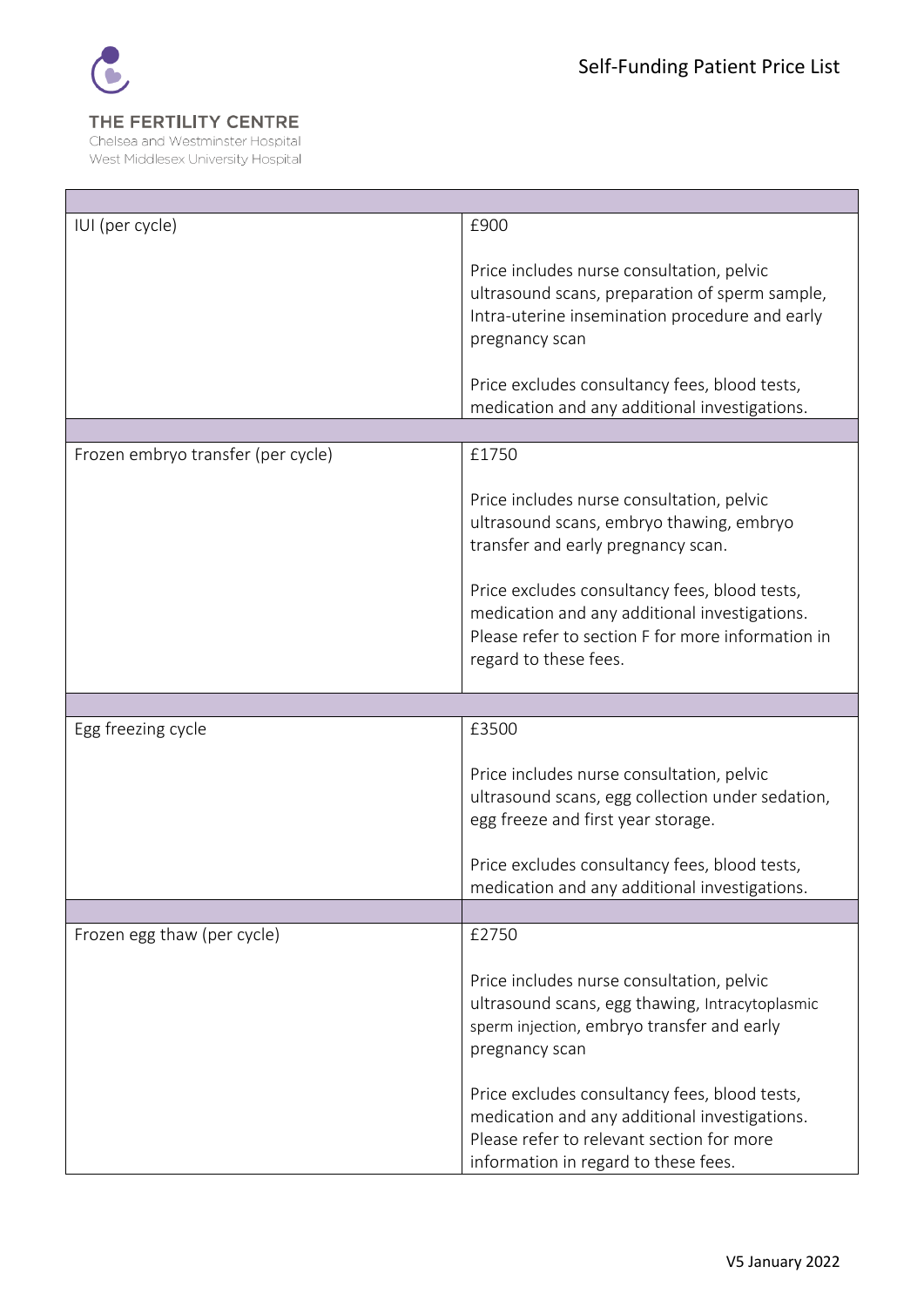

## THE FERTILITY CENTRE

Chelsea and Westminster Hospital West Middlesex University Hospital

| <b>Follicle Tracking</b>                                                                                | £150 per scan                                     |
|---------------------------------------------------------------------------------------------------------|---------------------------------------------------|
|                                                                                                         |                                                   |
|                                                                                                         | Price includes nurse review and pelvic ultrasound |
|                                                                                                         | scan.                                             |
|                                                                                                         |                                                   |
|                                                                                                         | Price excludes consultancy fees, blood tests,     |
|                                                                                                         | medication and any additional investigations.     |
|                                                                                                         | Please refer to section F for more information in |
|                                                                                                         | regard to fees.                                   |
| Additional costs to be aware of when booking your fertility treatment                                   |                                                   |
| <b>Blood tests</b>                                                                                      | Starting from £35                                 |
| Medication for IVF/ICSI Cycle                                                                           | Starting from £750                                |
| Donor sperm                                                                                             |                                                   |
| Use of donor sperm will incur additional cost which will need to be discussed with your chosen Donor    |                                                   |
| Clinic. An additional HFEA Licence Fee (per cycle of donor insemination) will also be chargeable on top |                                                   |
| of the cycle fee £37.50                                                                                 |                                                   |
| Section D - Additional Procedures                                                                       |                                                   |
| Assisted hatching                                                                                       | £475                                              |
| Embryo glue                                                                                             | £250                                              |
| <b>IMSI</b>                                                                                             | £995                                              |
| Surgical Sperm retrieval                                                                                | Please contact the administrative team for a      |
|                                                                                                         | quote                                             |
| Import / Export of Gametes / Embryos within the                                                         | £150                                              |
| UK                                                                                                      |                                                   |
| Import / Export of Gametes / Embryos outside the                                                        | £350                                              |
| <b>UK</b>                                                                                               |                                                   |
| Section E - Storage                                                                                     |                                                   |
| Freeze and initial 12 months storage of Semen                                                           | £500                                              |
| Freeze and initial 12 months storage of Eggs and                                                        | £700                                              |
| Embryos as part of a Cycle in section C                                                                 |                                                   |
| Semen, Eggs and Embryo storage after first 12                                                           | £350                                              |
| months $-12$ months                                                                                     |                                                   |
| Section F-Additional Investigations/fees                                                                |                                                   |
| HyCoSy Scan (Hysterosalpingo Contrast                                                                   | £500                                              |
| Sonography)                                                                                             |                                                   |
| Sedation                                                                                                | £350                                              |
| Diagnostic / pelvic ultrasound                                                                          | £175                                              |
| Satellite ultrasound package                                                                            | £725 (All scans and nurse consultation)           |
| Early pregnancy scan                                                                                    | £175                                              |
| Saline scan                                                                                             | £325                                              |
| Trial embryo transfer                                                                                   | £250                                              |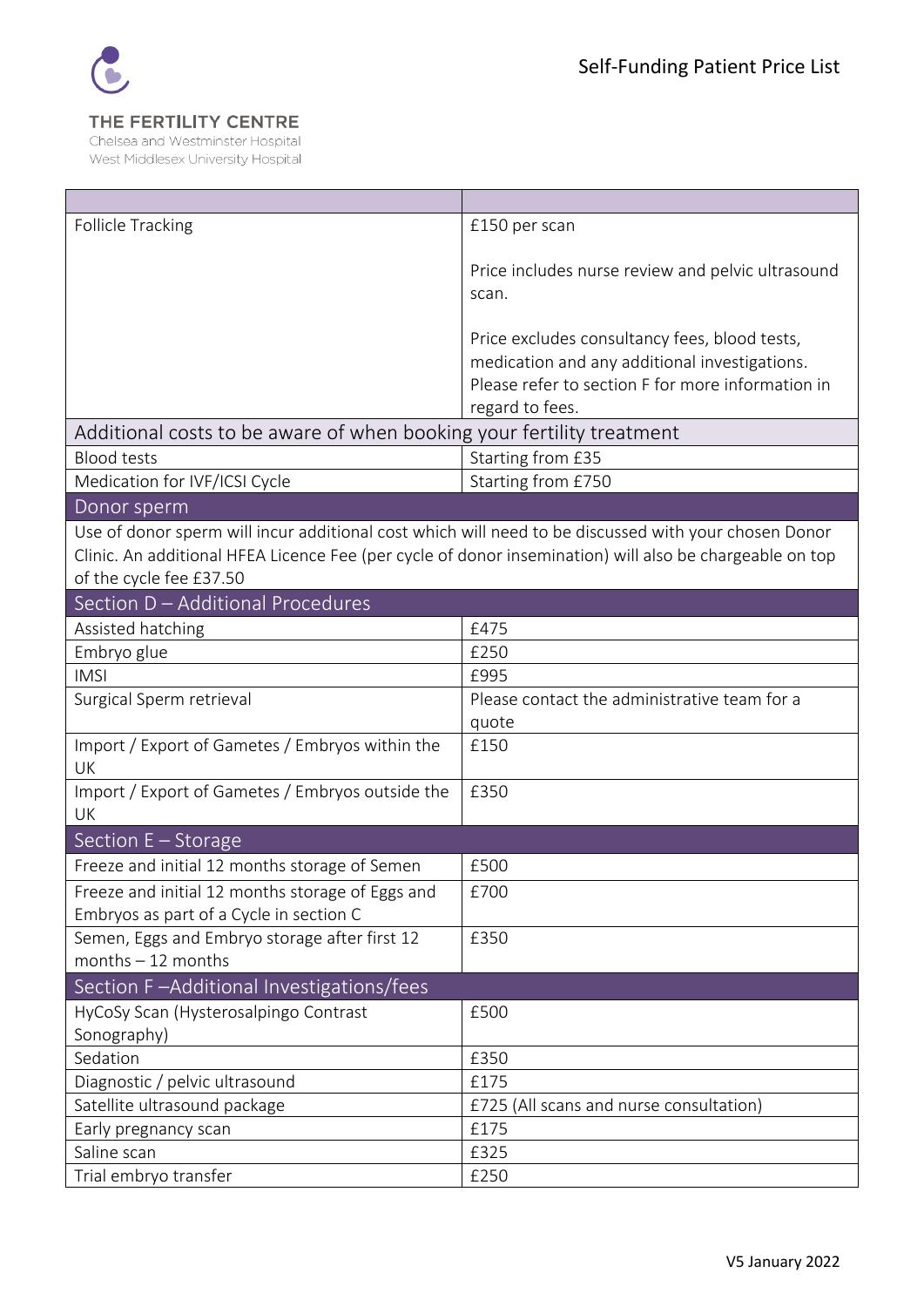

#### THE FERTILITY CENTRE

Chelsea and Westminster Hospital West Middlesex University Hospital

| Endometrial scratch                               | £250            |
|---------------------------------------------------|-----------------|
| Ovarian cyst aspiration                           | £350            |
| Semen analysis                                    | £135            |
| Blood tests - Full payment will be required after | Prices from £35 |
| bloods have been taken                            |                 |
| Virology Screening - HIV, Hepatitis B&C           | £110            |
| AMH (Anti-Mullerian Hormone)                      | £100            |
| <b>DNA Fragmentation</b>                          | £495            |
| HFEA Licence Fee (per cycle of IVF or ICSI)       | £85             |
| HFEA Licence Fee (per cycle of donor              | £37.50          |
| insemination)                                     |                 |

### Section G – Cancellation Fees, Refunds and additional fees

IVF/ICSI/Egg Freeze Cycles

Where any attempt at egg collection takes place, even if there are no viable eggs collected or failed fertilisation occurs, a cycle will be counted as complete whether or not a transfer is attempted. In the event that no embryo transfer takes place, we regret that no refund can be issued for treatment received until this point but you will receive a £250 no transfer credit to your account.

Should treatment be abandoned due to clinical reasons prior to the egg collection procedure, you will be eligible for a partial refund of the cycle costs. You will be charged for all treatment received until that date which will be covered in a £900 cancellation fee. The remaining cycle balance will remain on your account.

Cancellation fees are not applicable for CCG NHS funded patients. Please contact the booking team to understand the funding implications of cancelling your CCG NHS funded Fertility Treatment.

IUI Cycle

Should treatment be abandoned due to clinical reasons prior to insertion of prepared sperm, you will be eligible for a partial refund of the cycle costs. You will be charged for all treatment received until that date which will be covered in a £600 cancellation fee. The remaining cycle balance will remain on your account.

Cancellation fees are not applicable for CCG NHS funded patients. Please contact the booking team to understand the funding implications of cancelling your CCG NHS funded Fertility Treatment.

FET/Frozen egg thaw cycle

In the event that no embryo transfer takes place, we regret that no refund can be issued for treatment received until this point but you will receive a £250 no transfer credit to your account.

Patient indicated cancellation

Prior to Nurse Consultation if you decide to no longer proceed with treatment at The Fertility Centre we will be able to offer you a full refund of your fees as long as your Nurse consultation is cancelled with minimum 48 hours' notice of your appointment.